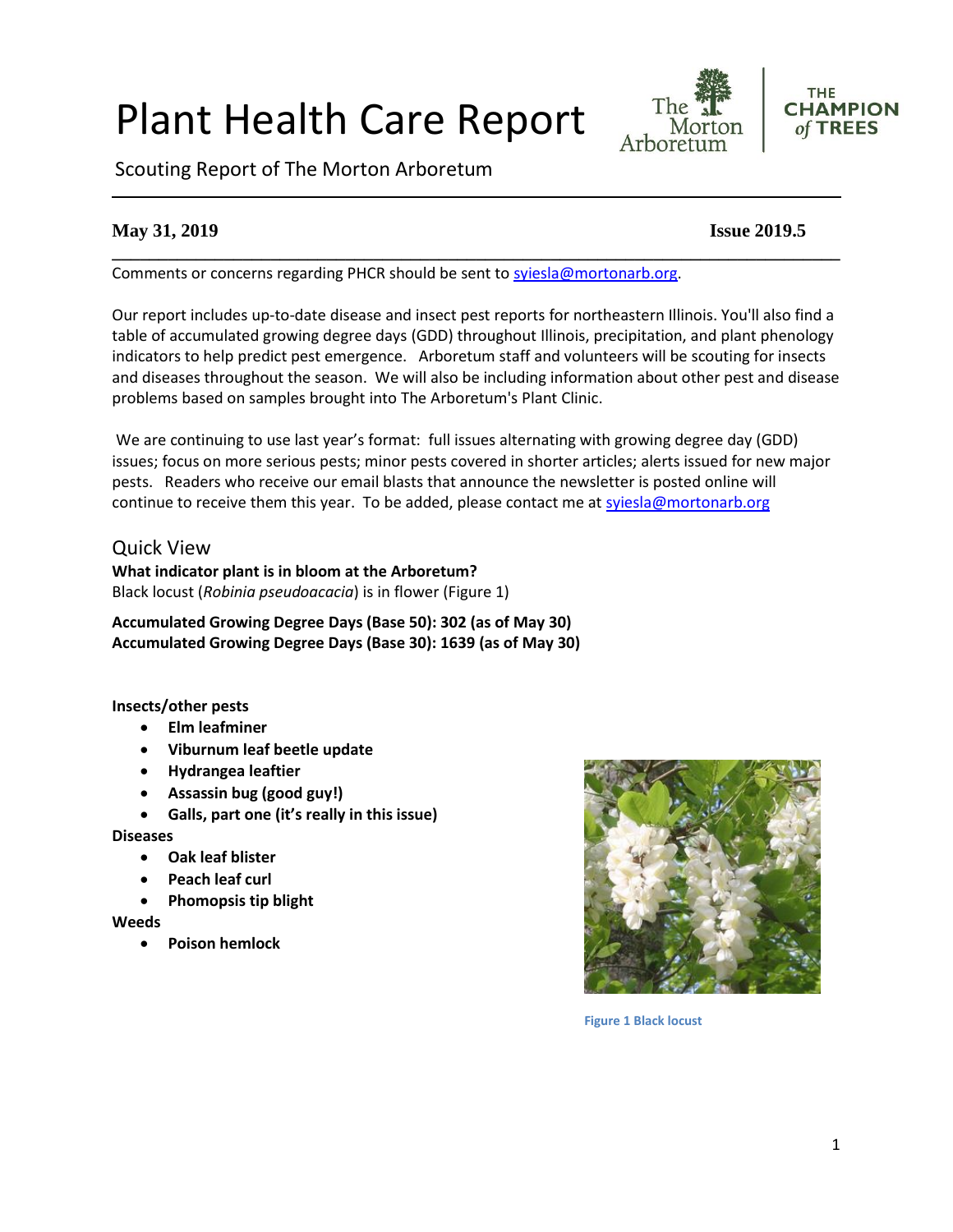# Degree Days and Weather Information

We are once again offering Lisle readings right above the Arboretum readings. The spread between these two sites shows that temperatures can vary over a short distance, which means growing degree days can be quite variable as well. To show that this happens elsewhere, we are comparing the GDD in Glencoe to those at the Botanic Garden (which is in Glencoe) and showing the differences at two locations in Waukegan.

As of May 30, we have 302 base-50 growing degree days (GDD). The historical average (1937-2018) for this date is 362 GDD<sub>50</sub>. Since January 1, we have had 22.59 inches of precipitation. Historical average (1937-2018) for precipitation Jan-May is 15.6 inches.

| Location                    | B <sub>50</sub> Growing Degree Days<br>Through May 30, 2019 | Precipitation (in)<br>May 24-30, 2019 |
|-----------------------------|-------------------------------------------------------------|---------------------------------------|
| Carbondale, IL*             | 872                                                         |                                       |
| Champaign, IL*              | 602                                                         |                                       |
| Chicago Botanic Garden**    | 231(5/29)                                                   | 1.92"                                 |
| Glencoe*                    | 134                                                         |                                       |
| Chicago O'Hare*             | 376                                                         |                                       |
| Kankakee, IL*               | 440                                                         |                                       |
| Lisle, $IL^*$               | 398                                                         |                                       |
| <b>The Morton Arboretum</b> | 302                                                         | 3.49"                                 |
| Quincy, IL*                 | 631                                                         |                                       |
| Rockford, IL*               | 317                                                         |                                       |
| Springfield, IL*            | 642                                                         |                                       |
| Waukegan, IL* (60087)       | 252                                                         |                                       |
| Waukegan, $IL*(60085)$      | 288                                                         |                                       |

\*\*Thank you to Chris Henning, Chicago Botanic Garden, for supplying us with this information.

\*We obtain most of our degree day information from the GDD Tracker from Michigan State University web site. For additional locations and daily degree days, go t[o http://www.gddtracker.net/](http://www.gddtracker.net/)

### **How serious is it?**

This year, articles will continue to be marked to indicate the severity of the problem. Problems that can definitely compromise the health of the plant will be marked "serious".Problems that have the potential to be serious and which may warrant chemical control measures will be marked "potentially serious". Problems that are seldom serious enough for pesticide treatment will be marked "minor". Articles that discuss a problem that is seen now, but would be treated with a pesticide at a later date will be marked "treat later". Since we will cover weeds from time to time, we'll make some categories for them as well. "Aggressive" will be used for weeds that spread quickly and become a problem and "dangerous" for weeds that might pose a risk to humans.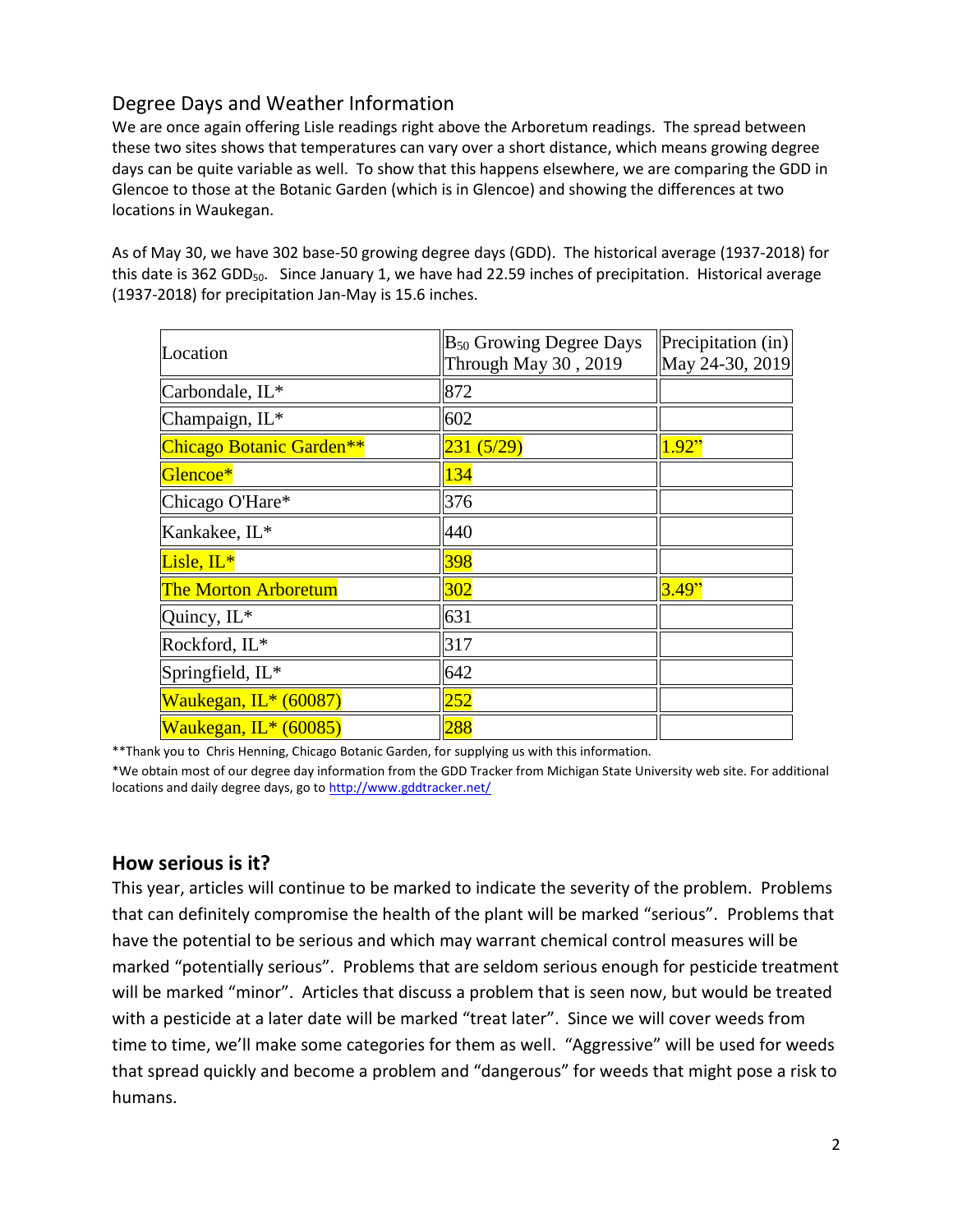# **Pest Updates: Insects**

#### **Elm leafminer (minor)**

Elm leafminer (*Fenusa ulmi*) has been found on Princeton elm. Elm leafminer is a type of sawfly. The adults emerge in spring to lay eggs in elm leaf tissues. A week later, the eggs hatch, and young larvae begin to make mines in the leaves. The sawfly larvae will feed on the leaf tissue between the upper and lower epidermis of the leaves. The mines at first look like U-shaped brown spots between veins in the leaf. Eventually the insects will eat a hole through the leaf epidermis, fall to the ground, and excavate a hole in the soil to overwinter. Severe damage can result in defoliation. To test a leaf for miners, hold the leaf up to the light. If the



**Figure 2 Mines of elm leafminer showing larvae and frass**

insect is still in the leaf, you can see it. You will also be able to see frass (insect feces) which looks like pencil shavings within the mined area. They spend most of their life cycle burrowed about an inch in the ground.

**Management:** Because leafminer damage is mostly cosmetic, insecticides may not be warranted. Heavy infestations may need to be managed with systemic insecticides.

Good website: [https://www.canr.msu.edu/news/common\\_spring\\_leafminers](https://www.canr.msu.edu/news/common_spring_leafminers)

#### **Viburnum leaf beetle update (serious)**

Viburnum leaf beetle larvae have been feeding for less than a month, but they have already done quite a bit of feeding damage. We are receiving photos of plants whose leaves already have a lacy appearance. Now is the time to act to effectively manage this pest. They are easier to kill in the larval stage than in the adult beetle stage. The more of them we kill now, the fewer beetles we will have to contend with in July. For a full write-up on this pest see issue 4 (May 17).

**Management**: To treat larvae present now, some university websites are suggesting spinosad or insecticidal soap (this product must be sprayed directly on the larvae, so the lower sides of the leaves will need to be sprayed). Reducing larval populations now will help reduce both the damage done and the need for stronger insecticides when the beetles emerge. Cornell University suggests a single soil application of imidacloprid in spring to control adults this summer. Remember that imidacloprid is systemic in the plant and can go into flowers, possibly endangering pollinators.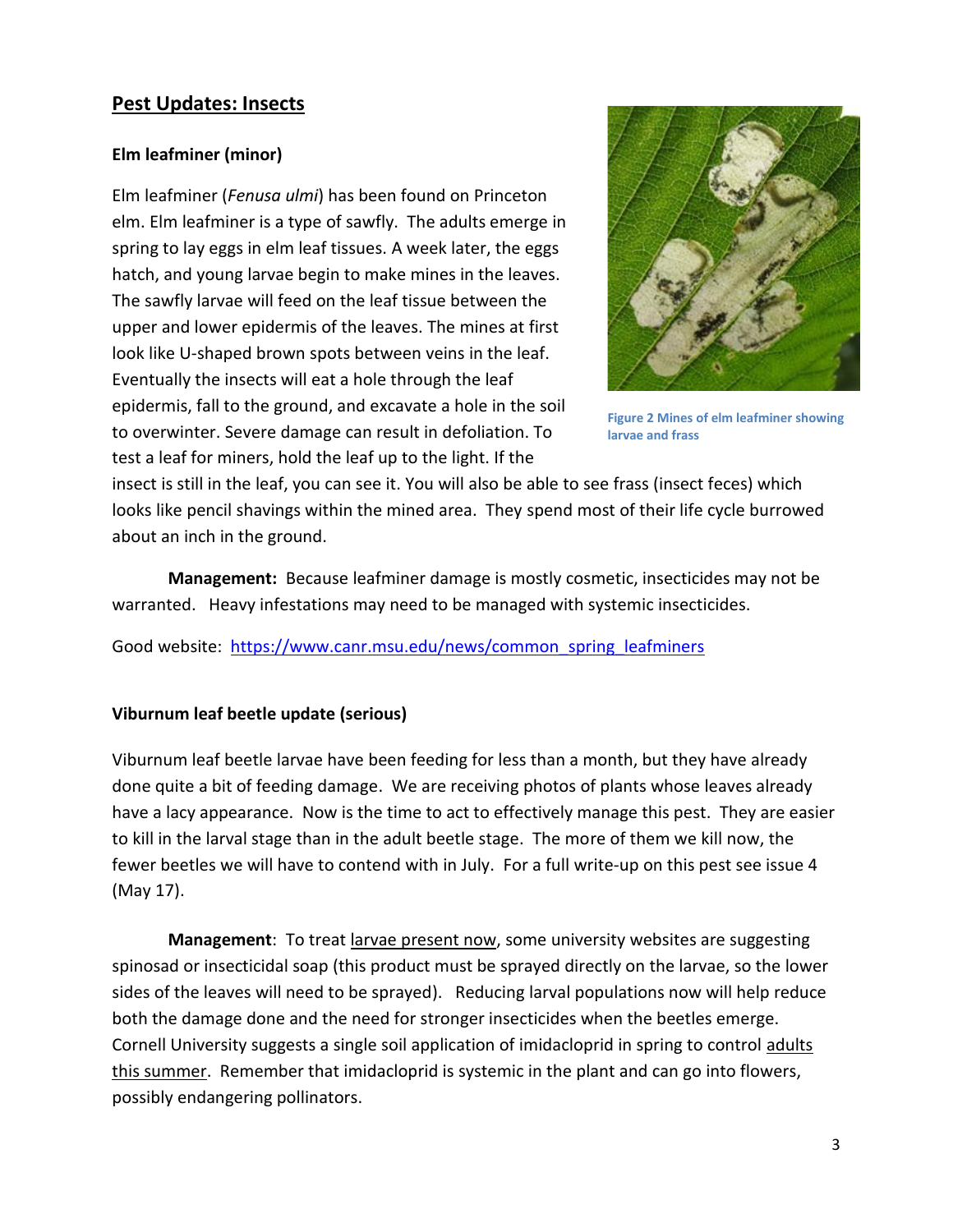## **Hydrangea leaftier (minor)**

This is an unusual little weirdo showing up in a couple of gardens. The hydrangea leaftier (*Olethreutes ferriferana*) is showing up on 'Annabelle' hydrangeas (*Hydrangea arborescens* 'Annabelle'). One of our scouts found this in her own neighborhood. This little caterpillar will tie leaves together to form a pouch-like structure at the end of the branch (see website below for photo). The caterpillar lives inside. In summer, the caterpillar will go to the ground to pupate. Adult moths will emerge in spring.

**Management:** Hand removal of the affected leaves is usually sufficient control.

Good website:<http://hyg.ipm.illinois.edu/article.php?id=359>

# **Assassin bug (good guy!)**

Every once in a while, it pays to stop and think for a minute. It is human nature to see an insect and want to get rid of it. We should rethink that. There are a lot of insects that are harmless. More importantly there are some that help us. Our scouts have already brought in a good guy, an assassin bug nymph (*Zelus* sp.). These insects feed on other insects. Sometimes they do wander into our homes and become a nuisance, but when they are outside, they are beneficial to the gardener.

The bottom line is to take a minute to think before you squash or spray an insect. Sometimes they are the good guys. The website below will give you good photos of this friend.

# Good website: [https://articles.extension.org/pages/65268/assassin-bugs-as-beneficial-insects](https://articles.extension.org/pages/65268/assassin-bugs-as-beneficial-insects-in-the-vineyard)[in-the-vineyard](https://articles.extension.org/pages/65268/assassin-bugs-as-beneficial-insects-in-the-vineyard)

### **Galls, part one (it's really in this issue) (minor)**

In the last full issue, our table of contents promised an article on galls, but the newsletter did

not actually include that article. Oops. So, here it is in this issue. The vast majority of galls are harmless, but they are included here so you can learn to recognize them in the landscape. No control measures are needed.

Our scouts have already brought in a number of the usual suspects, including spindle galls, gouty vein gall and oak apple gall. In addition to that, samples of maple bladder gall have come in to Plant Clinic, and



**Figure 3 Spindle gall on linden**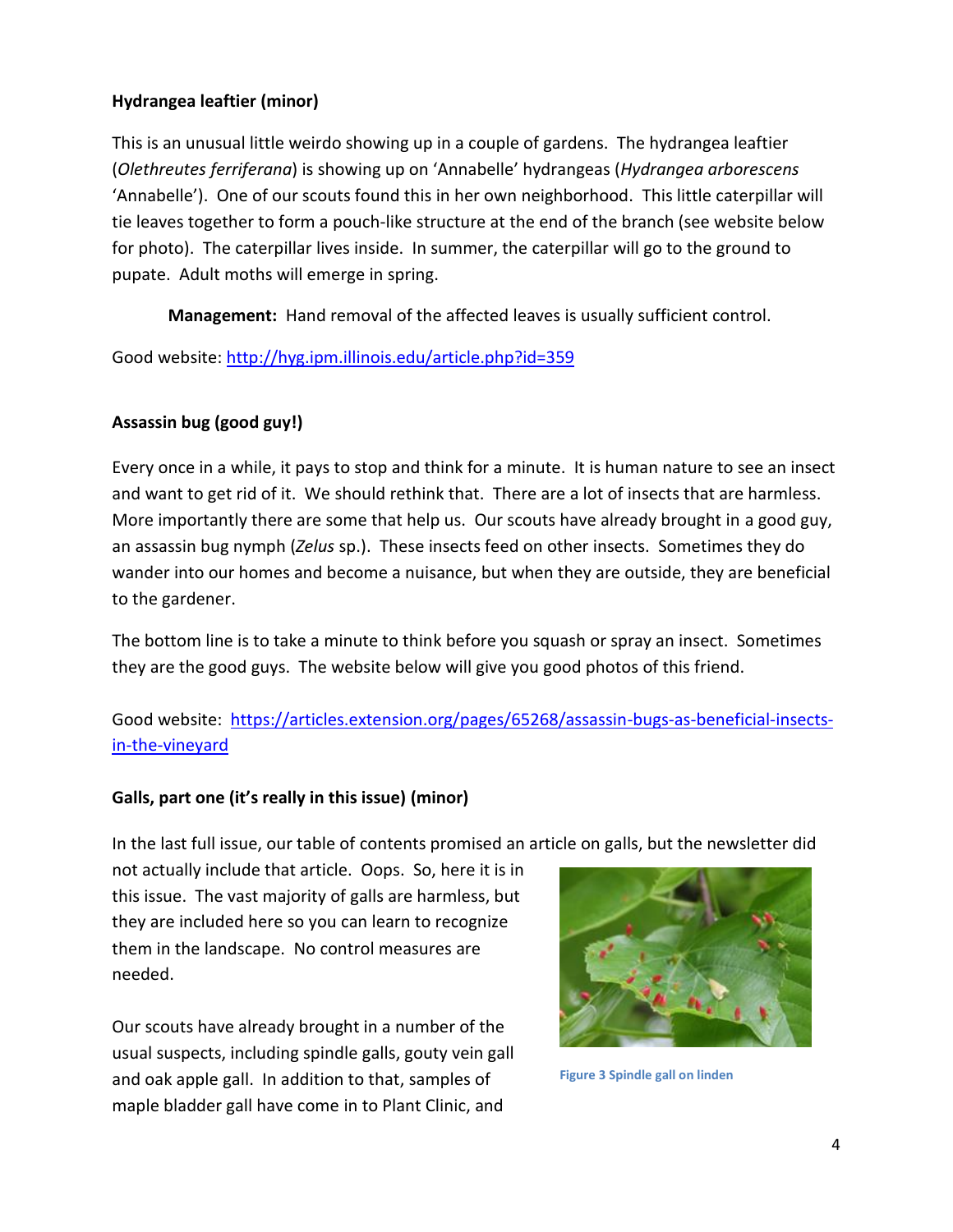one of our volunteers has contributed a new contender for our line-up, the ash midrib gall. So, let's take a look at these.

Spindle galls (fig. 3) occur on a variety of species, but our scouts found them on linden (*Tilia* sp.). The galls are long, thin, red, and cover the upper surfaces of leaves. They are caused by an eriophyid mite.

Gouty vein gall (fig. 4) has been found on sugar maple (*Acer saccharum*). This gall does occur along the veins on the lower side of the leaves, deforming them. The insect that causes this gall is a midge.

Oak apple gall (fig. 5), true to its name was found on oak, specifically pin oak (*Quercus palustris*). This gall is caused by a cynipid wasp. The galls are globe-shaped, and filled with a spongy mass, and they are found on the leaves. These galls can be an inch or so in diameter when fully developed.

Maple bladder gall (fig.6) is a common problem on red maple (*Acer rubrum*), silver maple (*Acer* 

*saccharinum*) and the hybrid between the two, Freeman maple (*Acer* x *freemannii*). We see this gall almost every year. It starts out as a small green bead and then changes to red and later in the season to almost black. We are seeing it in the red stage already. They are caused by eriophyid mites that overwinter in bark crevices and around callous growth of wounds, scars, and pruned branches.

Ash midrib gall (fig. 7) is new to our little family of galls. Just what the ash trees need, one more problem. This maker of this

gall is another midge. The gall forms along the midrib of some or all of the leaflets, causing the midrib to enlarge.

**Figure 6 Maple bladder gall**







**Figure 4 Gouty vein gall**

**Figure 7 Ash midrib gall**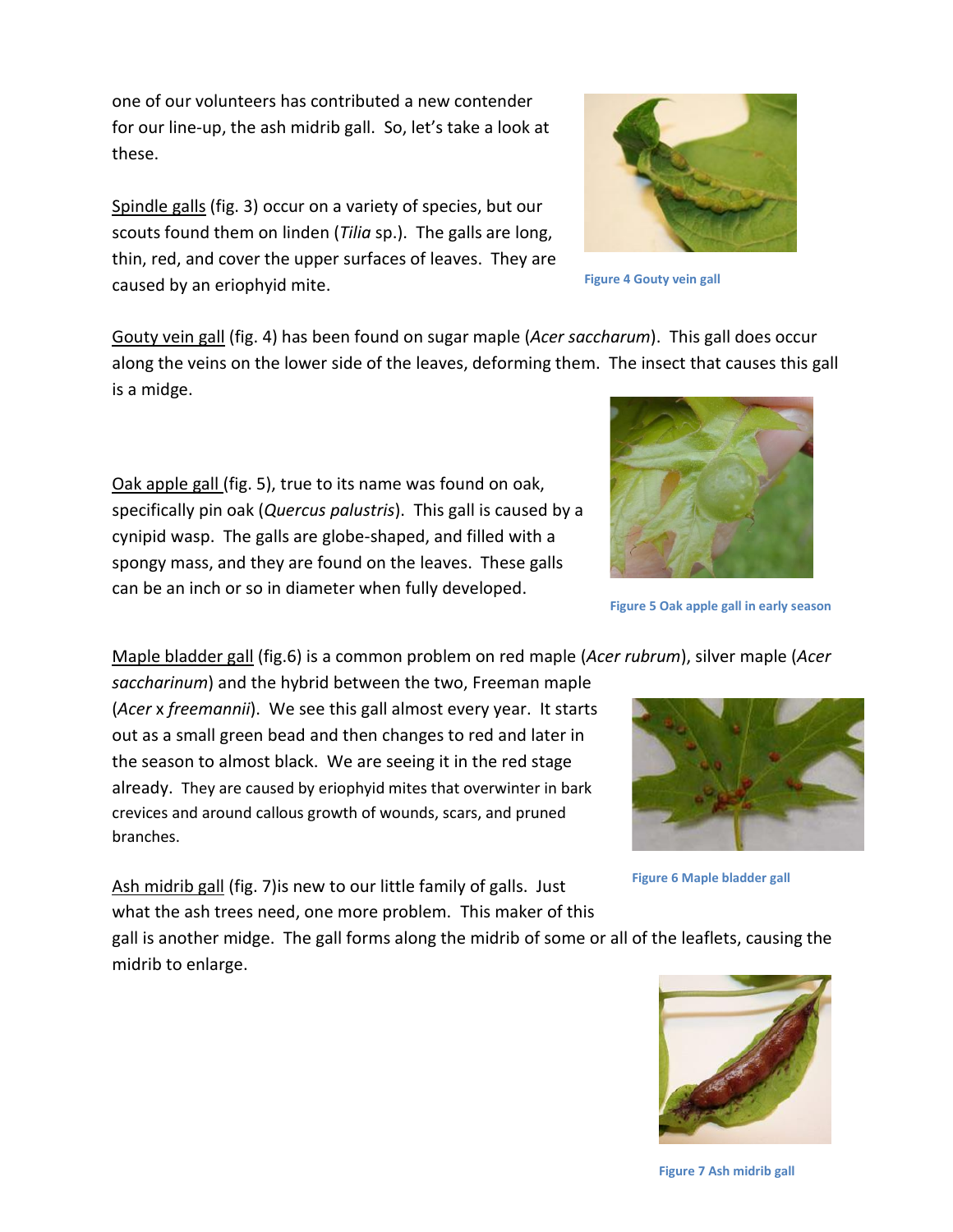## **Pest Updates: Diseases**

#### **Oak leaf blister (minor)**

Oak leaf blister, caused by the fungus *Taphrina caerulescens*, has been found on bur oak and

pin oak. Leaves develop wrinkled, raised, pale whitishyellow blisters on their upper surface (fig. 8) and corresponding gray depressions on the lower leaf surface in spring and early summer. Blisters range from 1/10 of an inch to an inch in diameter. As they age and merge, the blisters become thickened and puckered, and the leaf may become distorted. Red oak (*Quercus rubra*) is the most susceptible species. Oak leaf blister, like other *Taphrina* diseases, usually develops only during cool, wet springs (like this year!!). Oak leaf blister is mostly a cosmetic problem. Infected leaves become distorted and may prematurely drop. The disease usually slows during the summer.



**Figure 8 Oak leaf blister**

**Management:** The fungus survives the winter on twigs and bud scales. On oak, leaf blister is more unsightly than harmful, so control is not a high priority.

Good web site: http://plantclinic.cornell.edu/factsheets/oakleafblister.pdf

#### **Peach leaf curl (potentially serious)**

Peach leaf curl is caused by the fungus *Taphrina deformans* (which is related to the fungus that

causes oak leaf blister). This fungal disease is most severe when cool, wet weather is prevalent when the leaves are first emerging. Young, succulent leaves become puckered and deformed as they develop. The puckered areas turn yellow, pink and red (fig. 9). Later, as spores are produced, the leaf surfaces will turn gray or have a powdery appearance. Eventually, the leaves turn yellow and fall off. Diseased fruits can become distorted and swollen with discolored areas on the skin. Peach leaf curl generally does not kill the tree, but annual infections may weaken a tree and predispose it to other problems.



**Figure 9 Peach leaf curl symptoms**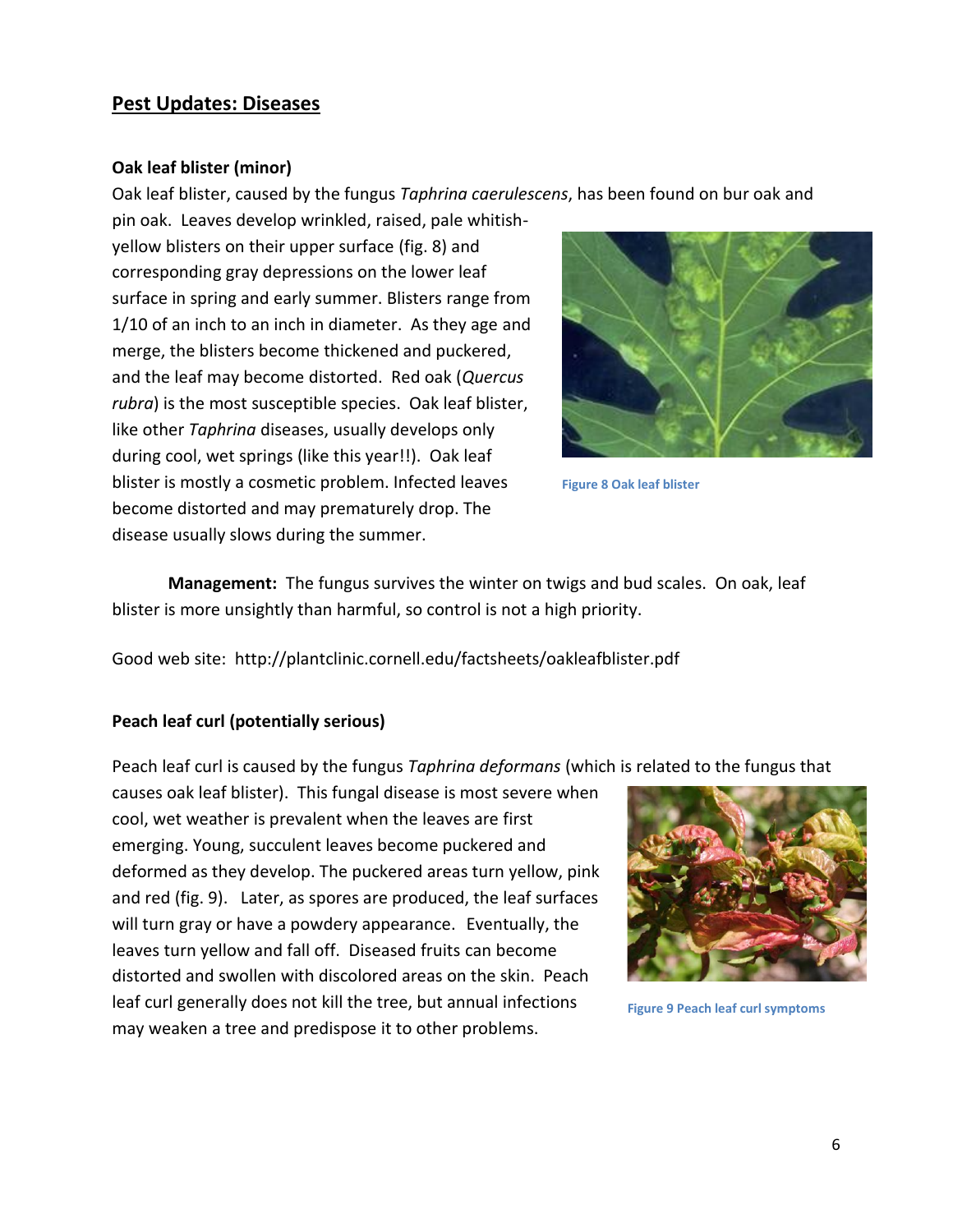**Management:** The fungus overwinters in buds. Fungicides are only effective when applied in fall after leaf drop or in spring before buds swell. Once the leaves have emerged, fungicides are no longer effective.

## Good website:

<http://www.mortonarb.org/trees-plants/tree-and-plant-advice/help-diseases/peach-leaf-curl> <https://extension.psu.edu/disease-of-the-month-peach-leaf-curl>

# **Phomopsis tip blight (minor to potentially serious)**

Phomopsis tip blight is a leaf and shoot infection that affects the new, young foliage of various

evergreens. This is a common disease of many junipers. The first symptom, yellow spots on young needles, occurs soon after infection. The fungus then enters young stem tissue causing dieback of the new shoot tips (fig. 10). Affected foliage turns dull red to brown and then ash gray. As the disease progresses, small lesions (cankers) form on the stems where infected and healthy tissue meet. Infection is spread primarily by splashing rain, wind, insects, or mechanical means. Repeated infections occur when



**Figure 10 Phomopsis tip blight on juniper**

temperatures are between 70 -80 degrees F, during periods of high humidity, and when foliage is wet. The fungus can persist in dead parts of infected plants for as long as two years.

Severity of the disease is often tied to the age of the plant. Young plants may be seriously injured or even killed, while older plants are less severely injured. Repeated infections, year after year, may lead to decline.

**Management:** Cultural techniques, such as avoiding wetting of foliage, proper spacing of trees for good air circulation and sanitation (removal of dead tissue when feasible) will help reduce the incidence of disease. Small trees may need to be treated with fungicides in spring to protect them from damage.

Good websites: [http://www.mortonarb.org/trees-plants/tree-and-plant-advice/help](http://www.mortonarb.org/trees-plants/tree-and-plant-advice/help-diseases/juniper-tip-blight)[diseases/juniper-tip-blight](http://www.mortonarb.org/trees-plants/tree-and-plant-advice/help-diseases/juniper-tip-blight) <http://plantclinic.cornell.edu/factsheets/junipertipblight.pdf>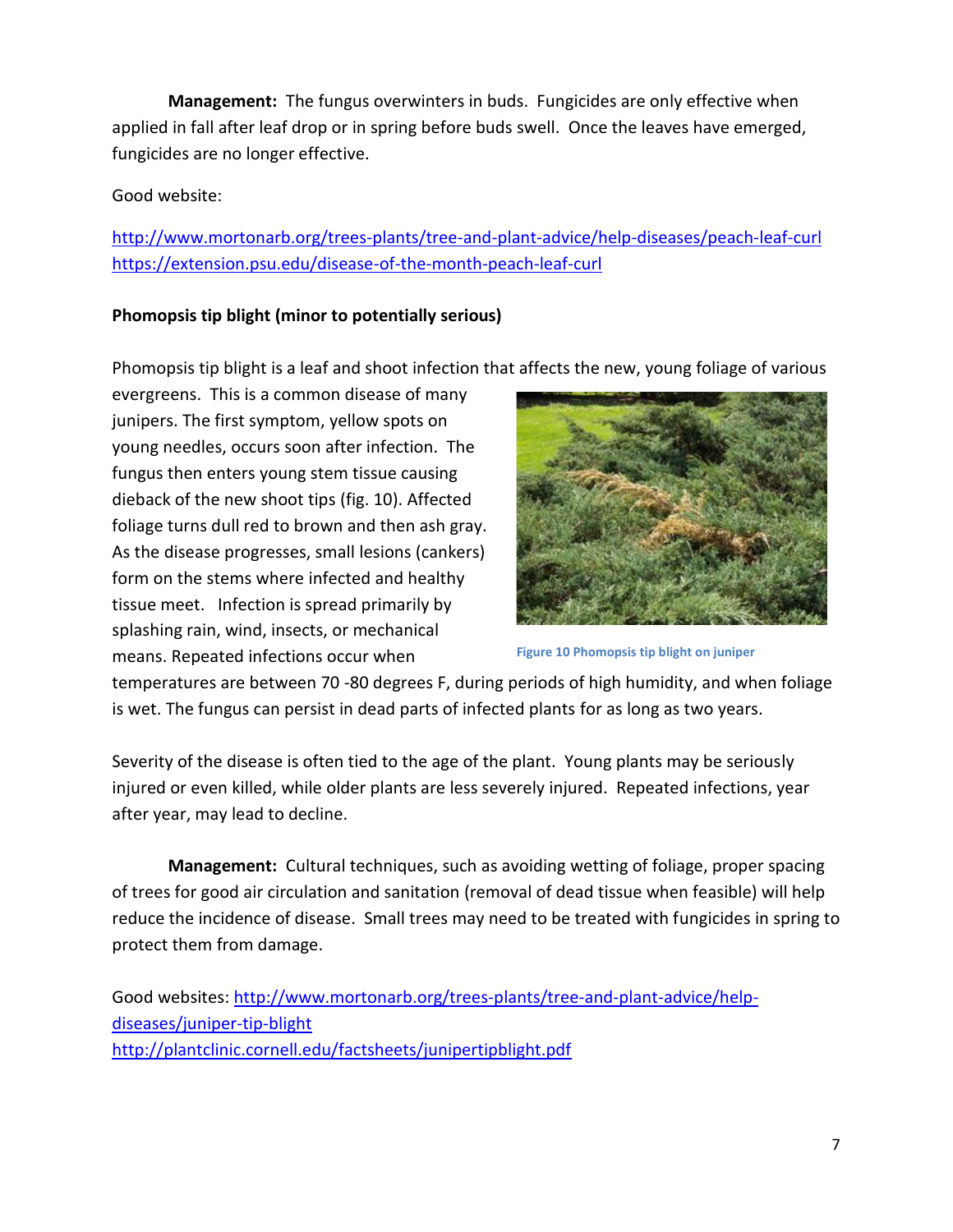# **Weeds**

#### **Poison hemlock (dangerous)**

Poison hemlock (*Conium maculatum*) has become a common weed in recent years, popping up along roadsides and in home gardens. Poison hemlock is a member of the carrot family (which contains both edible and toxic plants, so beware!!). Most members of this family have the same type of umbrella-shaped flower cluster known as an umbel (fig. 11). Because the flower cluster of Queen Anne's lace and the flower cluster of poison hemlock look similar, plants may be incorrectly identified. This can lead to contact with a dangerous plant.



**Figure 11 Flowers of poison hemlock (photo: S. Yiesla)**

Poison hemlock is a large, non-native plant (often 6 feet or more) (fig. 12). The smooth stem is

stout, has a ridged appearance and is marked with purple spots (fig. 13). The stem is hollow. Leaves are large and very ferny in appearance (fig. 14). Poison hemlock is a biennial plant, which means it will form foliage in the first year and flower and set seed in the second year. Plants in their second year will have the typical white flower cluster (umbel) of the carrot family. Queen Anne's lace has one red floret in the center of its flower cluster, poison hemlock does not.



**Figure 12 Poison hemlock in first year of growth (photo S. Yiesla)**

All parts of the plant are toxic and may lead to death if ingested. The plant's oil may be absorbed through the skin, so long sleeves and gloves will be needed when handling the plant.

**Management:** Plants can be cut down or dug out. This should be done before the plants go to seed and is most easily done when plants are small. Cover your skin during this process. Do NOT burn the plants. In spring, small, actively growing plants may be treated with an herbicide containing glyphosate.



**Figure 13 Stem of poison hemlock (photo: S. Yiesla)**